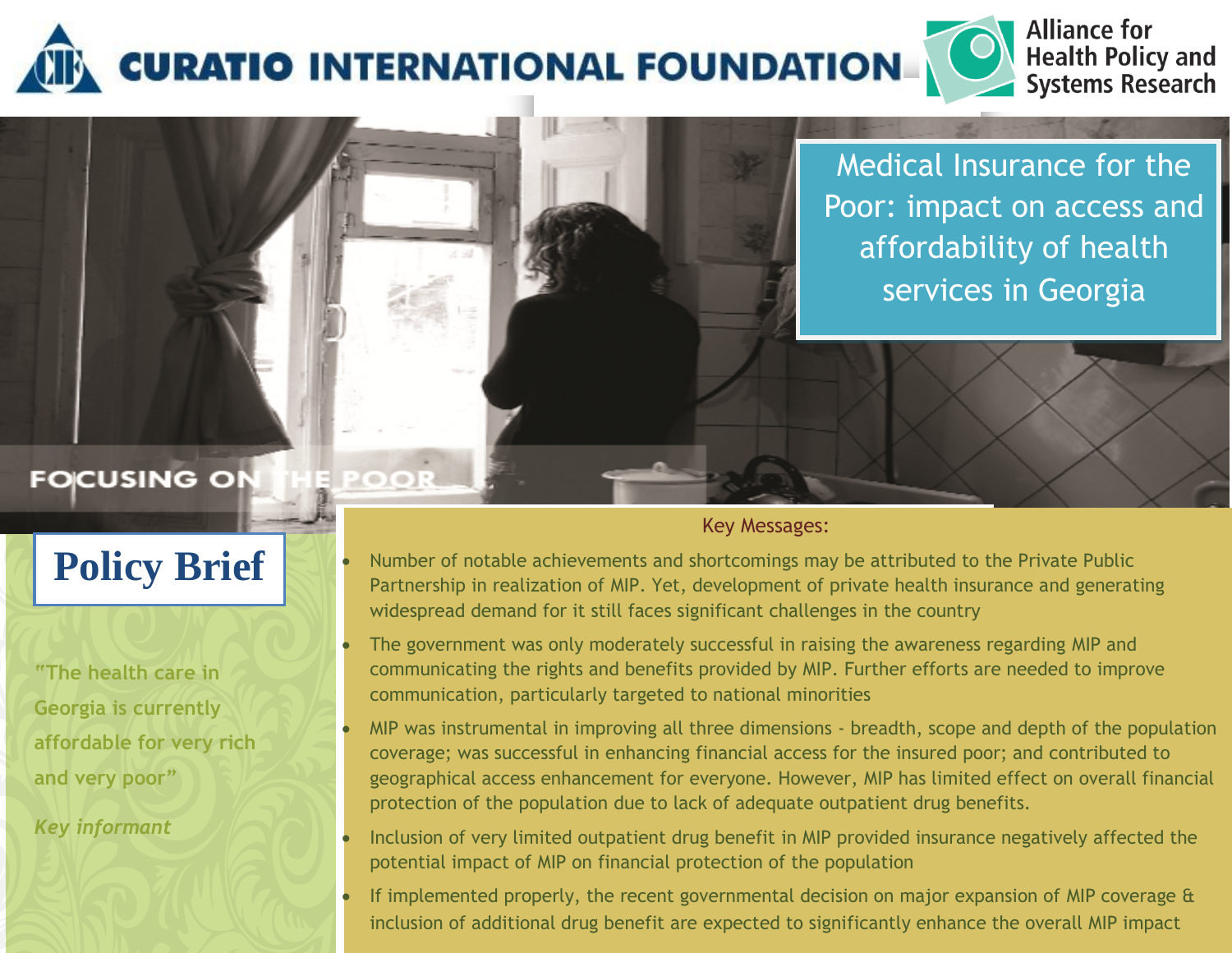

# **Introduction**

Affordability of health care services is among top five most important national issues for a large part of the Georgian population. Medical Insurance for the Poor (MIP), a public program initiated in 2007, provides private insurance coverage to one fifth of the Georgian population and is aimed to protect its beneficiaries from financial hardship and impoverishment that may be caused by health care expenditures.

This policy brief presents key findings, and conclusions of the study that assessed the impact of MIP on equity in access to essential health care services and financial protection against health care costs for the poor and general population. It briefly describes identified accomplishments and shortcoming of the public private partnership in realization of MIP and discusses emerging policy options and policy recommendations on the future of MIP.

# **What are Major Achievements?**

- $\checkmark$  MIP has managed to reach 40 per cent of the nation's poor, which is in par with international best practice
- $\checkmark$  The government has been reasonably successful in raising the awareness regarding MIP and communicating the rights and benefits the program provides. Over 90% are aware of MIP, but from 1/3 to 2/3 of the poor families have incorrect knowledge about covered benefits
- $\checkmark$  Overall responsiveness of insurance carriers and health providers appears to be acceptable and beneficiary satisfaction levels are high (77% of beneficiaries).
- $\checkmark$  MIP has been instrumental in increasing breadth, scope and depth of the population coverage. As a result, the share of the population covered with comprehensive health benefit package has reached slightly over 30 per cent of the population, or about 1.5 million individuals (see figure) within limited time.
- $\checkmark$  Creation of an independent mediator Health Insurance Mediation Service (HIMS) between the private insurance companies and MIP beneficiaries is considered as a beneficial addition to the mechanism of MIP implementation
- $\checkmark$  MIP has managed to improve financial protection of the beneficiaries against expenditures related to the inpatient care, which in turn had positive impact on financial access indictors for the general population. MIP insured were three times more likely to receive completely free outpatient care and seven times more likely to obtain free inpatient treatment. An increasing proportion of patients (from 17% to 25%) report receiving inpatient care that is free at the time of service.

*Breadth of coverage* - who is covered, or the definition and share of the population entitled to receive benefits *Scope of coverage* – what services are covered, or range of services within the benefits package **Depth of coverage** - to what extent services are covered, or the level of patient cost sharing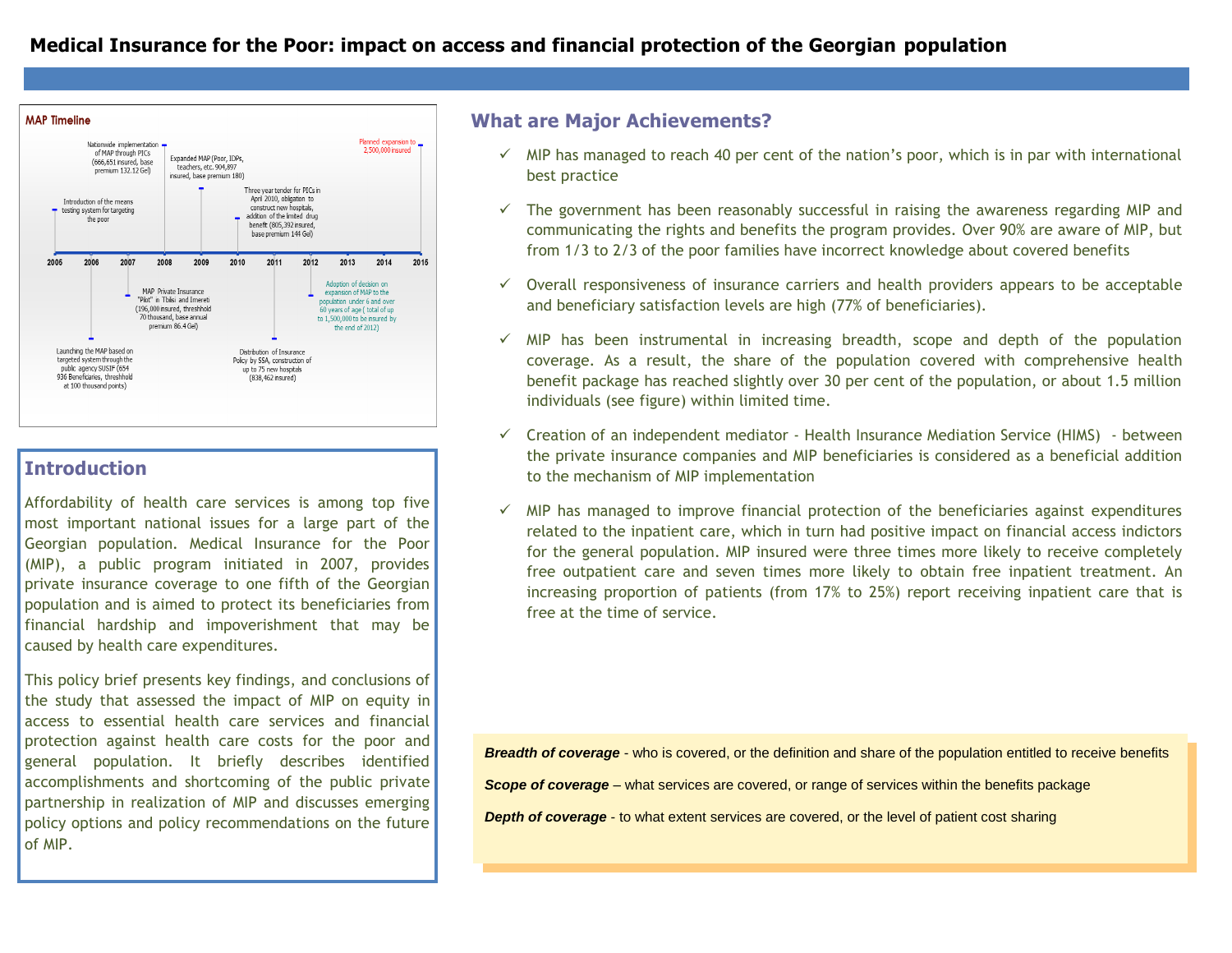# **Medical Insurance for the Poor: impact on access and financial protection of the Georgian population**

#### **International Best Practice and Georgia Experience**

Achievement of **universal health coverage** for the population - to enable everyone to access health care services and not be subject of financial hardships in doing  $so - is$  one of the key global health policy objectives promoted by the World Health Assembly Resolution 58.33 from 2005. There is common set of actions recommended by the World Health Organization (WHO) for accomplishing this objective by raising sufficient resources, reducing the reliance on direct payments for health services and improving efficiency and equity. Yet, country level approaches may differ. Many low and middle-income countries are engaged in diverse health financing reforms in order to move closer to the universal coverage. Content of these reforms differ depending on the decisions that each country makes regarding the available alternatives. Nonetheless, the Georgian experience may be considered somewhat unique for two reasons. Firstly, it provides more generous benefits to the poor than to other groups of the population, which is not a common practice globally. In most cases the wider welfare entitlements - including those in health - are directed towards the most organized or politically the most powerful and the poor people are least likely to be covered who have high health care requirements and need financial protection. Secondly, the coverage for the poor is purchased through competing private insurance companies. Only 11 countries out of 154 LMIC channel at least 10 per cent of total health expenditures through private insurance and for most of these countries private for-profit schemes are generally limited to the wealthy minority.

*Catastrophic health expenditures* are defined as occurring once out of pocket payments cross some threshold share of household expenditure, at which the household is forced to sacrifice other basic needs, sell assets, incur debt or be impoverished. The health expenditure is determined as being catastrophic if a household's financial contributions to the health care system equals and/or exceed 40% of household's nonfood expenditure or Capacity to Pay

A non-poor household is considered *impoverished* by health payments when it becomes poor after paying for health services - when its expenditure is equal to or higher than subsistence spending, but is lower than subsistence spending net of out-of-pocket health payments

#### **What are Major Problems?**

- $\checkmark$  The entire process of MAP implementation was accelerated by the considerations of political "urgency", which resulted in some shortcomings during the implementation;
- $\checkmark$  There are still problems in awareness regarding the MIP and its benefits, particularly among ethnic minorities, possibly contributing to lower MIP coverage among Azerbaijani and Armenian population. Respectively 32% and 16% compared to 55% of Georgians;
- $\checkmark$  Current MIP targeting discriminates the households with welfare scores between 70,000 and 100,000 not residing in Tbilisi or Adjara;
- $\checkmark$  In the existing "soft" regulatory environment, possible risks of consolidation of the insurance carrier, health provider and pharmaceutical company under single "roof" may be detrimental for financial protection of MIP beneficiaries. Consolidations bear risk of perpetuating irrational prescription practices fueling pharmaceutical consumption and sales, and further escalating the pharmaceutical prices. Yet risk mitigation strategies are lacking.
- $\checkmark$  Various cases of violation of insured's and patients' rights are continued to be reported, which include the beneficiary inclusion, timely issuance of insurance contracts to the beneficiaries, interpretation of MIP benefits and insurance terms, illegitimate denial of services included in the benefit package and creation of additional bureaucratic barriers for users to defer them from services
- $\checkmark$  Very narrow (up to 25 GEL) outpatient drug benefit seriously constrains the MIP potential to improve the financial protection of the insured population. In the context when 40% of Georgian households use drugs on a daily basis and their mean expenditure on drugs has increased by almost 90% from 105 GEL in 2007 to 197 GEL in 2010 and reached 60% of household's total expenditures on health, drug benefits become essential for financial risk protection.
- $\checkmark$  MIP has not delivered benefits beyond poor, fueling demand for insurance among the general population. The share of families with catastrophic health expenditures has increased from around 11% in 2006 to over 13% in 2010. Similarly, the share of those who were impoverished due to high expenditures on health also increased from 1.8 per cent in 2006 to 2.6 percent in 2010, which points towards need of insurance expansion beyond poor.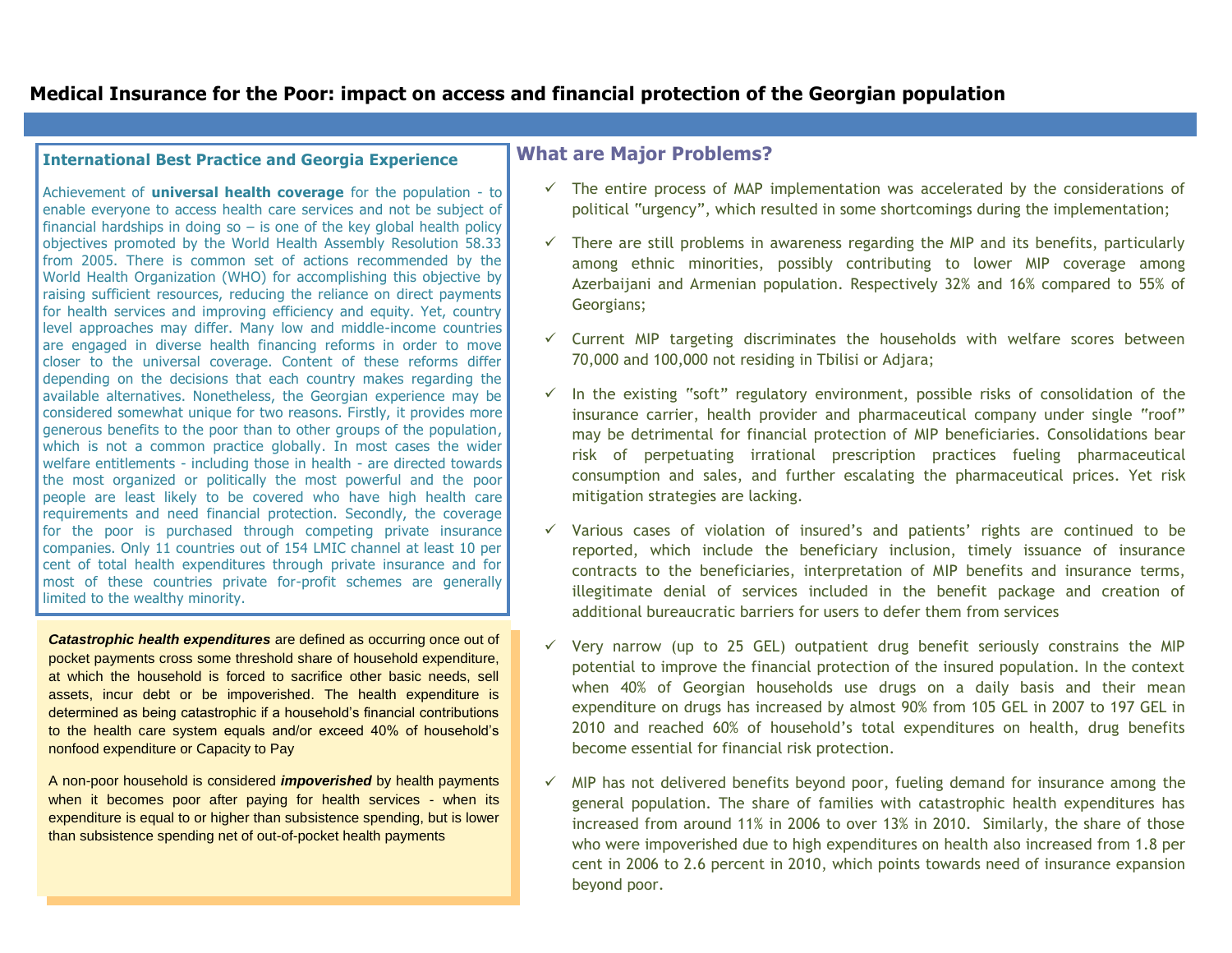# **MIP experience in Private Public Partnership (PPP) between the State and the Private Insurance Companies**

#### **PPP Accomplishments:**

- Budgetary planning became more predictable and risk of the budgetary deficit was alleviated;
- Mobilized more than 150 million GEL in capital investments for health care infrastructure and achieved a breakthrough in nationwide health care delivery system restructuring;
- Partially curbed the health care inflation, although only for services and only for insured;
- Supported the legalization of informal financial flows within the health system;
- Made health care insurance more affordable to the general population and contributed to diversification of health insurance products;
- $+$  Increased demand for private health insurance;
- Supported development of the private insurance industry, with private health insurance accounting for more than 2/3 of the total mobilized insurance premium;
- Contributed to creation of empowered and informed health care consumer

#### **PPP Shortcomings:**

- Contributed to fragmentation of the national risk pool;
- Has added high administrative costs;
- Concerns regarding protection of the MIP beneficiary rights and securing access to health service entitlements remain to be resolved.

#### LACK OF INFORMATION AND BUREAUCRATIC BARRIERS MAY AFFECT QUALITY OF HEALTH CARE

"We did not have information on health facilities to go in case of need of medical attention. My family member had emergency and ambulance service had to spent two hours to clarify where to take the patient" *(MIP beneficiary)*

"To get needed referral to a specialist, I had to travel three times from my village to the rayon center, which cost me a lot of money and time" *(MIP beneficiary)*

#### PPP DRIVES DOWN PRICES FOR HEALTH CARE

"We managed to drive down the prices for medical services. For instance, for Cardiac Bypass Surgery the price was negotiated down by 30%", *(Insurance Company Representative)* 

Insurance industry manages to maintain lower annualized growth rate (11%) of pharmaceutical spending in comparison to overall pharmaceutical expenditure growth rate (26%). *(Insurance Association)*



#### INSURANCE COMPANIES ARE SOMETIMES DENYING SERVICES AND INTERFERE WITH CLINICAL DECISION **MAKING**

"Referrals to specialists and diagnostic services, particularly more expensive ones like computer tomography are refused even when these referrals are backed by the second opinion and approved by the administration of the health facility. Sometimes this leads to worsening in a patient's health status - we already had plenty of such cases" *(Health Provider)*

"Often case managers from PICs are interfering with clinical decision making, even if they are not physicians; sometimes they are even attending surgeries to make sure that the diagnosis we supplied is accurate" *(Health Provider)*